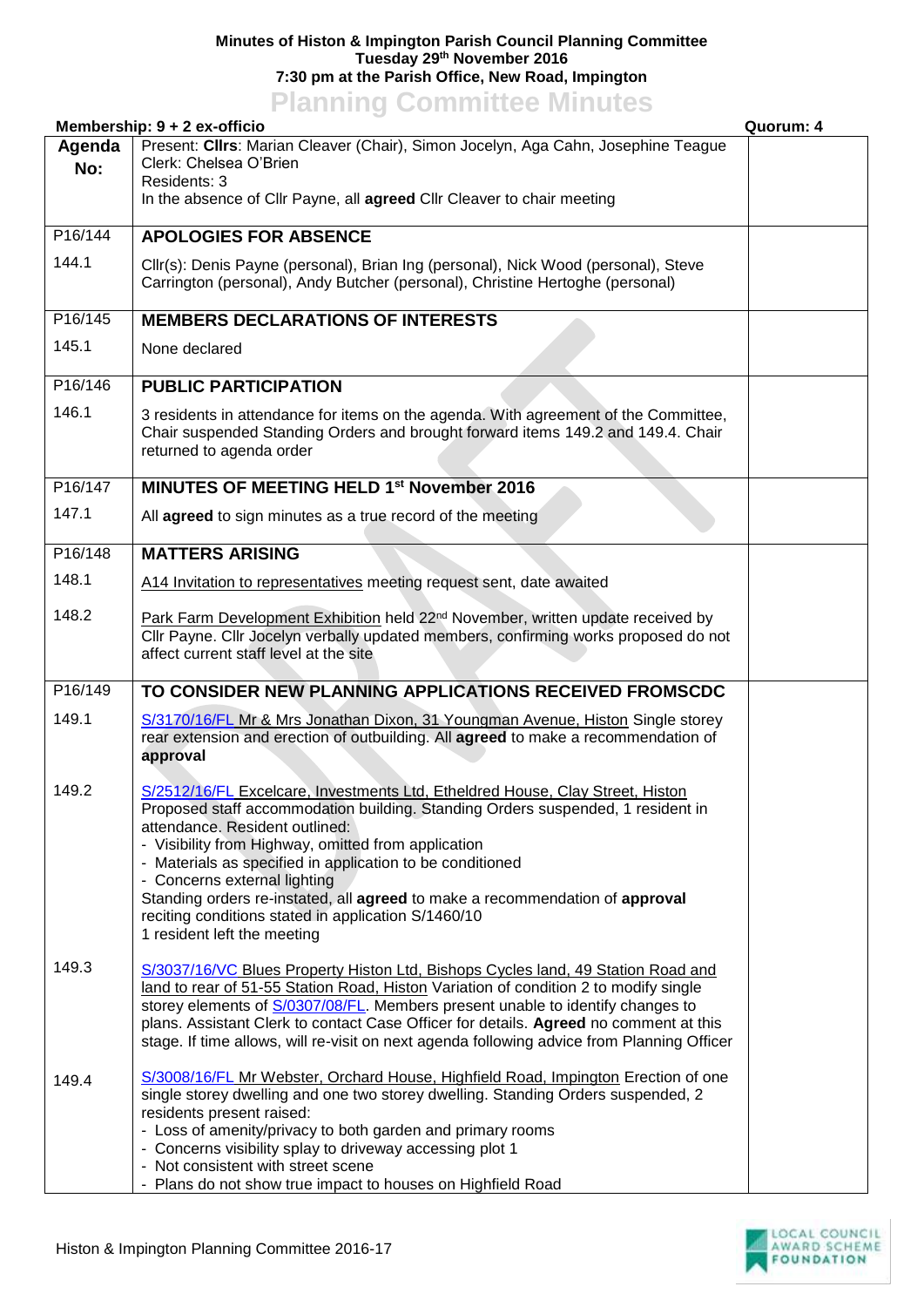|         | Standing Orders re-instated. Members present inspected plans and felt reasons<br>identified in refusal notice S/0981/16/FL have not been addressed. The scale, height,<br>mass and bulk is out of keeping with character of the area and would be visually<br>overbearing creating loss of privacy to No 1 Highfield Road. All agreed to make a<br>recommendation of refusal. Noting reasons identified, agreed application to be<br>referred to SCDC Planning Committee                                                                                           |                       |
|---------|--------------------------------------------------------------------------------------------------------------------------------------------------------------------------------------------------------------------------------------------------------------------------------------------------------------------------------------------------------------------------------------------------------------------------------------------------------------------------------------------------------------------------------------------------------------------|-----------------------|
| 149.5   | S/2011/14/OL Homes & Communities Agency, Land to the East of B1050 and<br>Longstanton, west of Cambridgeshire Guided Busway Amendments to the following<br>scheme: Development of Phase 2 of Northstowe with details of appearance,<br>landscaping, layout, scale and access reserved 14 day amendment<br>Amendment to - Revised proposal of 40% starter homes and 10% affordable rent to<br>replace the original 20% affordable housing. Disappointment expressed in reduction of<br>much needed affordable homes, all agreed to make a recommendation of refusal |                       |
| 149.6   | S/2765/16/FL Mr & Mrs Cole, 50 Park Avenue, Histon Single storey front and rear<br>extension and internal modifications. All agreed to make a recommendation of<br>approval                                                                                                                                                                                                                                                                                                                                                                                        |                       |
| P16/150 | <b>To Accept Clerks Report</b>                                                                                                                                                                                                                                                                                                                                                                                                                                                                                                                                     |                       |
| 150.1   | Provided to all and accepted (Appx 1) covering: SCDC Updates/Training; Decision<br>Notices; SCDC Enforcement; Application(s) for information only; Local Plan<br>Examination<br>Additional discussion on:<br>Parish Planning Training - dates provided to all. Cllr Cahn verbally updated on Nuts<br>and Bolts sessions attended 16th November<br>Local Plan - Cllr Ing attended hearing 29 <sup>th</sup> , update at next meeting                                                                                                                                 |                       |
| P16/151 | To Receive Up-Date on Northstowe                                                                                                                                                                                                                                                                                                                                                                                                                                                                                                                                   |                       |
| 151.1   | No update from representatives<br>Dates of upcoming meetings:<br>18th January 2017<br>26th April 2017<br>19th July 2017<br>18th October 2017                                                                                                                                                                                                                                                                                                                                                                                                                       |                       |
| P16/152 | <b>Consultation</b>                                                                                                                                                                                                                                                                                                                                                                                                                                                                                                                                                |                       |
| 152.1   | None received                                                                                                                                                                                                                                                                                                                                                                                                                                                                                                                                                      |                       |
| P16/153 | To Consider Other Planning Correspondence and Report                                                                                                                                                                                                                                                                                                                                                                                                                                                                                                               |                       |
| 153.1   | Histon Football Club meeting request received, date yet to be confirmed                                                                                                                                                                                                                                                                                                                                                                                                                                                                                            | <b>Asst Clerk</b>     |
| 153.2   | Committee Structure input from members for feedback into Task & Finish. Members<br>commented on frequency of meetings currently fortnightly, and need for larger<br>membership for members to have flexibility attending. Assistant Clerk and Committee<br>Chair to feedback to Task and Finish group                                                                                                                                                                                                                                                              | <b>DWP/Asst Clerk</b> |
| 153.3   | Station Yard/Bishops Development presentation held 22 <sup>nd</sup> November attended by<br>members. Application for a three sites on track to be submitted by end of the year                                                                                                                                                                                                                                                                                                                                                                                     |                       |
| 153.4   | Public Realm at The Station noting cross committee item with Highways, Environment,<br>Planning and inclusion of Village Society. Need for workshop meeting with a<br>representative from each committee/body. Committee Chairs to discuss further                                                                                                                                                                                                                                                                                                                 |                       |
| 153.5   | Half yearly figures and process for calculation of 2017-18 budgets for agreement at<br>FLA 5 <sup>th</sup> December. Spend to date (30 <sup>th</sup> September) provided to all and noted. Agreed<br>to delegate to Assistant Clerk and Chair to finalise and present to FLA, need for<br>dialogue with Neighbourhood Plan to assist with budget request                                                                                                                                                                                                           | <b>DWP/Asst Clerk</b> |
| P16/154 | Date of next meeting(s)                                                                                                                                                                                                                                                                                                                                                                                                                                                                                                                                            |                       |
| 154.1   | Tuesday 20 <sup>th</sup> November 2016                                                                                                                                                                                                                                                                                                                                                                                                                                                                                                                             |                       |